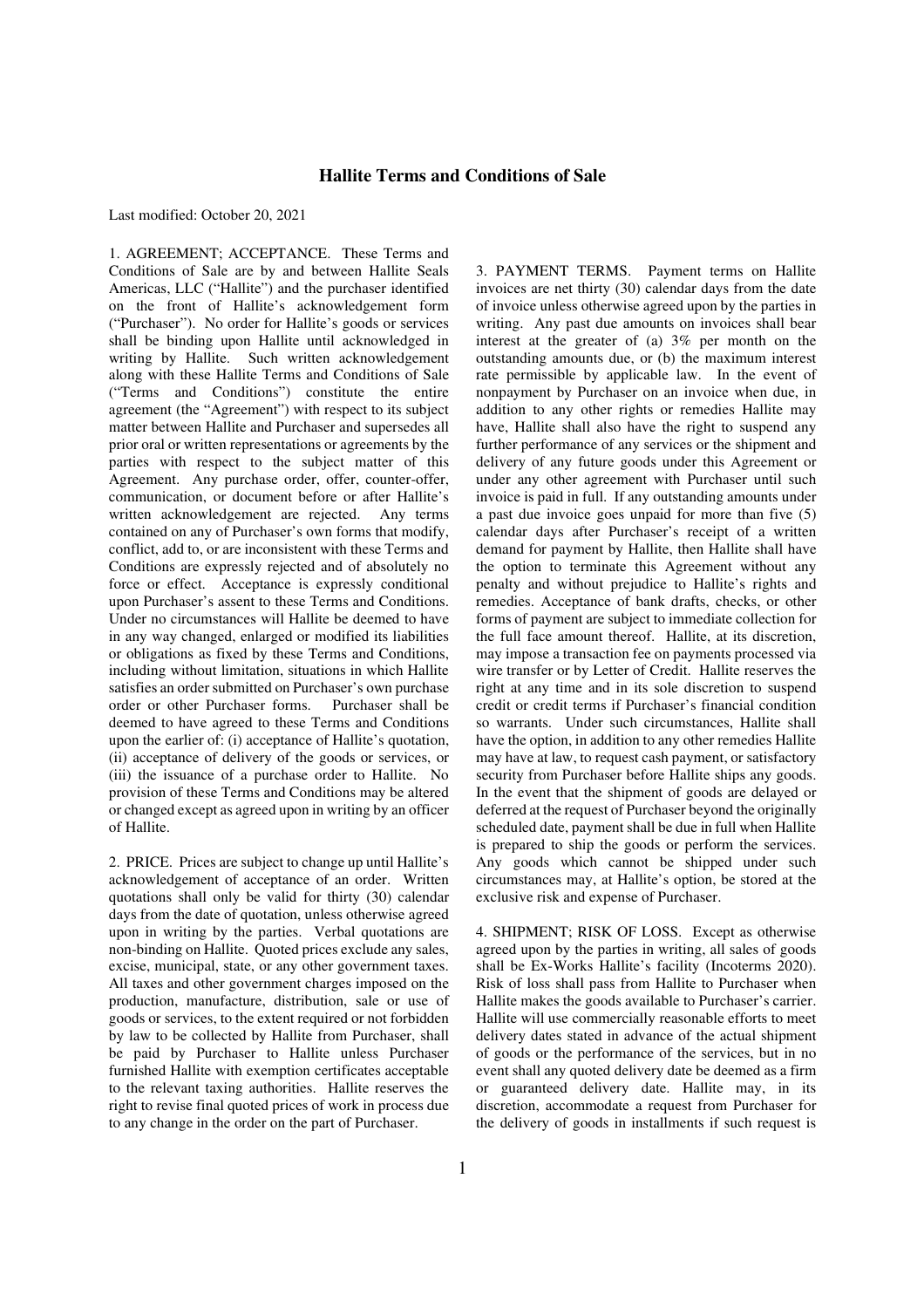confirmed in writing by Hallite. Installment deliveries, when separately invoiced, shall be paid by Purchaser when due and without regard for any subsequent deliveries. Any delay in the delivery of an installment shall not relieve Purchaser of its obligation to accept remaining deliveries.

5. DELIVERY. Hallite shall not be liable for any damage as a result of any non-delivery or delay in delivery that is due to any cause beyond Hallite's reasonable control, including without limitation, (a) an act of God; (b) an act of Purchaser; (c) embargo; (d) other government act, regulation, or request; (e) fire; (f) accident; (g) labor strike; (h) act of war; (i) boycott; (j) slowdown; (k) riot; or (l) or delay in transportation or inability to obtain necessary labor, materials, or manufacturing facilities.

6. INSPECTION; QUANTITY. Purchaser shall undertake an inspection of any goods delivered hereunder and make any claims for defects in accordance with Section 8. All latent defects shall be addressed as warranty claims hereunder. Any claims concerning shortages in quantity must be made to Hallite in writing within five  $(5)$  calendar days after receipt of shipment. Purchaser's failure to provide such notice shall constitute unqualified acceptance of the quantity of goods delivered.

7. TOOLING. All tools, equipment, material, drawings, patterns, dies, assembly fixtures, jigs, gauges, castings, molds and replacements of any of the foregoing, which were supplied by, prepared for Hallite, or obtained by Seller for and at the sole cost of Hallite to manufacture any of Hallite's goods or the performance of any of Hallite's services ("Tooling") is and shall remain the property of Hallite unless otherwise expressly agreed upon in writing by Hallite. Purchaser is prohibited from allowing any third party to use such Tooling or to disclose the Tooling to any third party, including any technical, dimensional, or design details, or any other information in respect of such Tooling at any time.

8. WARRANTY; CLAIMS. Purchaser hereby acknowledges and agrees that Purchaser has selected and ordered goods based on its own skill and judgment and agrees that it is responsible for ensuring that the goods selected are fit for Purchaser's purpose. Hallite warrants only that such goods have been produced in accord with Hallite's standard practices as it pertains to materials and workmanship, and no samples or prior description of goods shall constitute an express warranty. If goods are non-conforming, Hallite, at its sole option and subject to the terms of this Section 8 and Section 11, will either (i) allow Purchaser to return the goods and receive repayment of the price or (ii) repair or replace the goods.

No goods shall be returned to Hallite without the prior written consent of Hallite and the assignment of a return goods authorization number by Hallite. Purchaser is liable for all costs associated with and incurred by Hallite due to Purchaser's selection of non-compliant or defective designs and materials. Such associated costs are calculated based on any additional costs incurred by Hallite in managing the non-compliant or defective products, including, but not limited to, all reworks, investigations, and other consequential costs. Hallite will not be responsible for any selection made by Purchaser and will not have any liability to Purchaser for any loss, damages, costs, or expenses suffered by Purchaser as a result thereof. THE WARRANTY IN THIS SECTION 8 IS IN LIEU OF ANY EXPRESS OR IMPLIED WARRANTIES, INCLUDING ANY IMPLIED WARRANTY OF MERCHANTABILITY, FITNESS FOR A PARTICULAR PURPOSE, OR ANY IMPLIED WARRANTY BY VIRTUE OF COURSE OF DEALINGS OR USAGE OF TRADE BETWEEN THE PARTIES. Hallite shall have no obligation under the warranty in this Section 8 if damage to the goods occurs because of Purchaser's failure to comply with Hallite's written storage procedures for the goods or improper handling or operation, modification of the goods, abuse, misuse, unauthorized repairs made or attempted and/or where equipment is operated above rated capacity. No agent, employee, or representative of Hallite has authority to bind Hallite to any affirmation, representation, or warranty concerning the goods sold. Upon receipt, Purchaser shall inspect any goods provided hereunder. All notice of claims, including claims for alleged defective goods, must be made within (a) thirty (30) calendar days of receipt of such goods; or (b) prior to the installation of such goods into any other products, whichever period is shorter. If no notice of claim is made within such inspection period, the goods shall be deemed irrevocably accepted by Purchaser and all claims against Hallite are hereby waived and forever barred. Purchaser agrees that any litigation or arbitration relating to any claim must be commenced within one (1) year after date of shipment by Hallite. Purchaser hereby expressly assumes all liability for all damage and injury occurring before and after said time periods if notice is not made pursuant to this Agreement.

9. PURCHASER SUPPLIED MATERIALS. Purchaser warrants that any materials, inserts, or parts supplied to Hallite will conform to all indicated specifications and will be timely delivered. Hallite shall not be liable for any damages related to parts or materials supplied by Purchaser, including damage to the part or material itself, or damage caused by defective materials, inserts, or parts. Hallite extends no warranty and shall not be liable for any Hallite goods that are defective as a result of Purchaser supplied materials, inserts, or parts and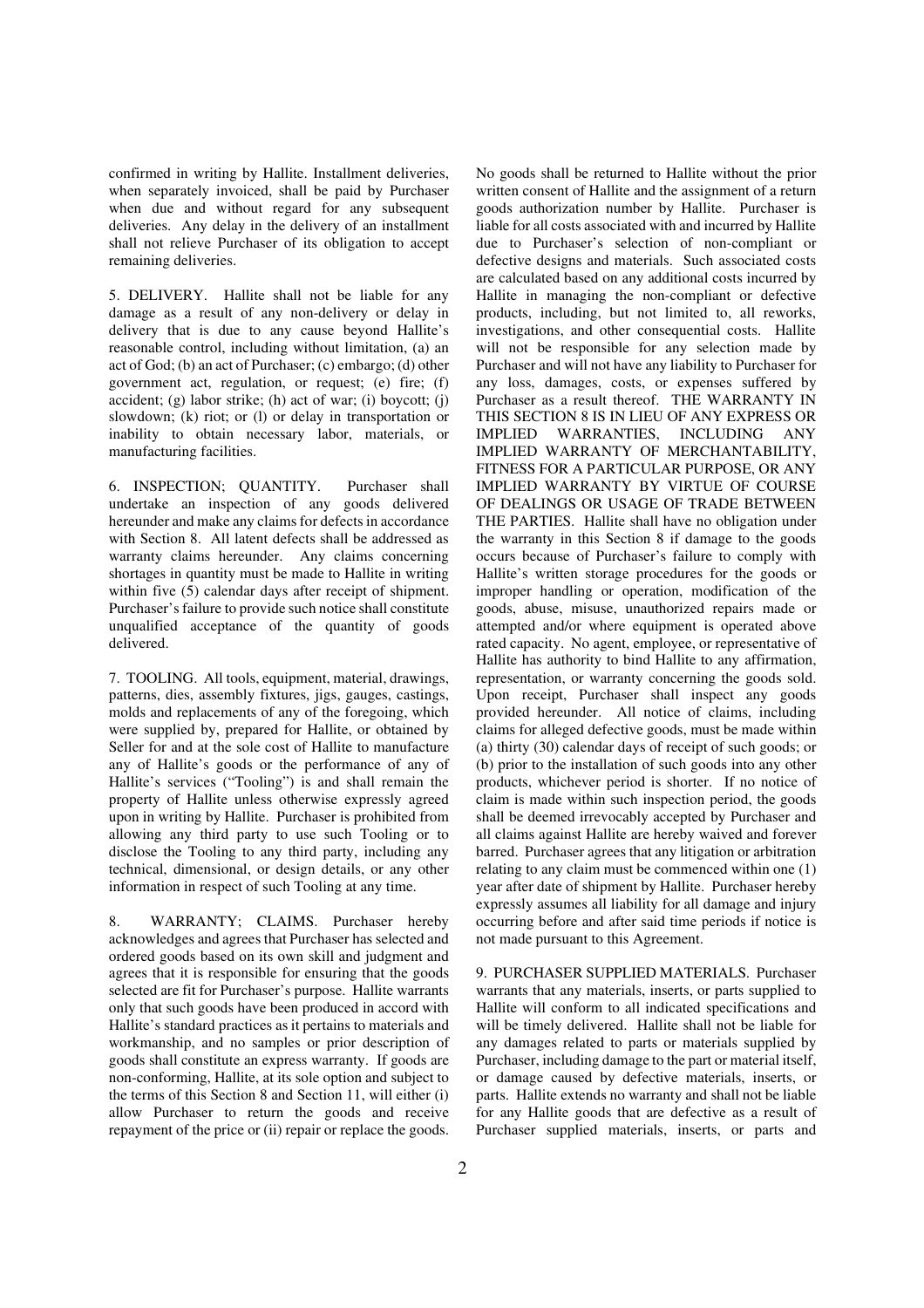Purchaser shall be required to purchase any goods into which Hallite incorporates any Purchaser supplied materials, inserts, or parts at the then applicable price for such goods.

10. INDEMNIFICATION. If Purchaser modifies Hallite's goods or incorporates Hallite's goods into another product or component part, Purchaser agrees to fully defend, indemnify and hold Hallite, including its officers, directors, employees, agents and representatives ("Indemnified Parties") harmless from any and all patent, or other intellectual property claims arising out of, in relation to, or in connection with (i) any Hallite goods made in accordance with Purchaser's designs or specifications; or (ii) the use of any drawings provided to Hallite by Purchaser for use in the manufacture, production, or assembly of such goods.

11. LIMITATION OF LIABILITY. Hallite's liability on any claim for loss or damage arising out of any transactions under this Agreement or from the performance or breach thereof of connected with any goods or services supplied hereunder, or the sale, resale, operation or use of goods, whether based in contract, warranty, tort (including negligence) or other theory of liability shall not exceed the price allocable to such goods or services or the part thereof involved in the claim, regardless of cause or fault. Purchaser's remedies are limited to the return of non-conforming goods, subject to the provisions of Section 8. This limitation of liability and the remedies provided under this Agreement reflect a deliberate and bargained-for allocation of risks between Hallite and Purchaser and constitutes the basis of the parties' bargain, without which Hallite would not have agreed to the price or terms of this Transaction. HALLITE SHALL NOT, IN ANY EVENT, BE LIABLE WHETHER AS A RESULT OF BREACH OF CONTRACT, WARRANTY, TORT (INCLUDING NEGLIGENCE) OR ANY OTHER GROUNDS OR THEORY OF LIABILITY OR FOR INCIDENTAL, SPECIAL, EXEMPLARY, PUNITIVE, INDIRECT OR CONSEQUENTIAL DAMAGES INCLUDING, BUT NOT LIMITED TO, LOSS OF PROFITS, REVENUE, GOODWILL, BUSINESS OPPORTUNITY, LOSS OF USE OF GOODS OR ASSOCIATED PRODUCTS, BUSINESS INTERRUPTION, COST OF CAPITAL, COST OF SUBSTITUTE GOODS, FACILITIES OR SERVICES, DOWNTIME COSTS, OR CLAIMS OF CUSTOMERS OF PURCHASER FOR SUCH DAMAGE. In addition, if Hallite furnished Purchaser with advice or other assistance regarding any goods or services supplied hereunder, or any system or equipment in which any such goods may be installed, and which is not required pursuant to this transaction, the furnishing of the advice or assistance will not subject Hallite to any

liability, whether based on contract, warranty, tort (including negligence) or any other theory of liability.

12. WAIVER. Any failure by Hallite to insist in any one or more instances, upon the performance of any of the Terms and Conditions set forth herein or the failure of Hallite to exercise any of its rights hereunder shall not be construed as a waiver or relinquishment of any such terms, conditions or right and shall not affect Hallite's right to insist on strict performance and compliance with regard to any future performance of these Terms and Conditions.

13. CHOICE OF LAW; DISPUTE RESOLUTION. All transactions shall be governed by and construed under the laws of the State of Michigan, without regard for any conflict of laws rules or statutes. The provisions of the U.N. Convention on Contracts for the International Sale of Goods shall not apply to any transaction under the terms of this Agreement. Any dispute, controversy or claim arising out of or related to this Agreement where the amount in controversy is less than \$50,000, exclusive interest and costs, shall be resolved by means of binding arbitration. A demand for arbitration shall be served by the party seeking arbitration to the other party by certified U.S. mail. Within forty-five (45) days after a party demands arbitration, the parties shall select a single arbitrator. The selected arbitrator shall conduct the arbitration in a manner substantially similar to the procedures set forth in the Commercial Arbitration Rules ("Rules") of the American Arbitration Association ("AAA"). If the parties are unable to agree on a single arbitrator, then the party seeking arbitration shall file a demand for arbitration with the AAA and the arbitration shall proceed in accordance with the Rules of the AAA. In all circumstances, arbitration shall take place in Oakland County, Michigan.

For any dispute, controversy or claim arising out of this Agreement where the amount in controversy exceeds \$50,000, exclusive of interest and costs, such dispute shall be adjudicated exclusively by a court of competent jurisdiction in or for Oakland County, Michigan and the parties hereto irrevocably agree to the personal jurisdiction of and venue in such courts and waive any claim that such forum is inconvenient or that the court lacks jurisdiction. In the event of any proceeding related to this Agreement where Hallite is determined to be the prevailing party with regard to some or all claims, Purchaser hereby agrees to pay all of Hallite's attorney's fees and litigation costs up through and including any appeal.

14. ASSIGNMENT; SEVERABILITY. Neither party shall assign or delegate any of its rights or obligations under this Agreement without the prior written consent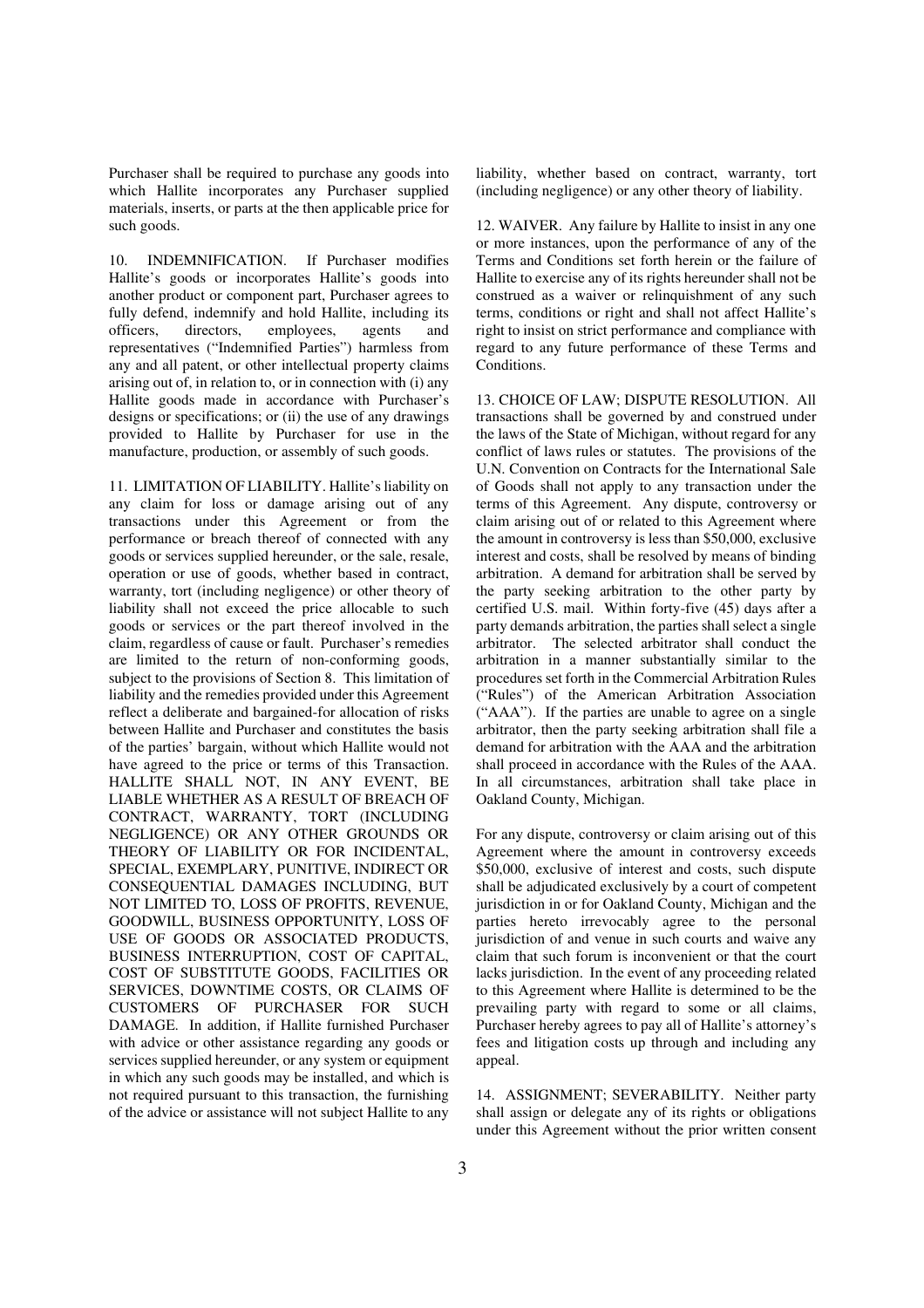of the other party, which such consent shall not be unreasonably withheld, except that either party may assign or delegate its rights or obligations hereunder to an Affiliate without the other party's consent. As used herein, the term "Affiliate" shall mean any entity that directly, or indirectly through one or more intermediaries, controls, or is controlled by or is under common control with the entity specified. Hallite may terminate this Agreement upon written notice to Purchaser without any further liability to Purchaser if there is a change of control of Purchaser. Neither the Agreement nor any of its provisions may be modified, amended or waived, whether orally, through the parties' course of performance, course of dealing or course of conduct, or manifested in any other way, unless in writing and signed by an authorized officer of Hallite. It is the express intention of the parties that such requirement for written modifications, amendments or waivers be strictly enforced notwithstanding judicial precedent or statutory provisions to the contrary. Any provision found invalid or unenforceable will not affect the validity or enforceability of any provision and the invalid provision may be judicially modified to the extent enforceable.

15. EXPORT CONTROL; REGULATIONS COMPLIANCE. *Hallite Positions* – Purchaser shall respect the Hallite Positions, which may contain more restrictive provisions than the Trade restrictions defined below. These Hallite Positions are based on commercial considerations and other compliance concerns, including but not limited to: money laundering and corruption concerns and concerns related to the financing of terrorism. These Hallite Positions apply to the goods sold as spare parts or incorporated in a higher-level assembly. As of signature date of the Agreement, the list of countries to which Hallite refuses and prohibits any direct or indirect sales (including transit across these countries) is as follows: Cuba, Iran, North Korea, Syria. This list is subject to changes during the term of the agreement and Hallite reserves the right to regularly notify such changes to the Purchaser.

*Trade Restrictions* – Purchaser shall comply with all applicable laws and regulations with regard to the supply, sale, transfer, export, re-transfer, or re-export of the Hallite goods, including but not limited to those relating to: trade sanctions (including but not limited to comprehensive or sectoral embargoes and restricted parties) and export controls (including but not limited to military or dual usage products), altogether defined hereafter as "Trade Restrictions". For the avoidance of doubt, all applicable laws and regulations could include those originating out of the United Nations, the European Union, the OSCE, or the United States of America.

Purchaser shall not cause Hallite to, either directly or indirectly, risk any potential violation of any applicable Trade Restrictions. Furthermore, Purchaser will not supply, sell, transfer, export, re-transfer, re-export, or otherwise make available or use any goods supplied by Hallite in order to circumvent, evade or avoid any applicable Trade Restrictions.

Purchaser shall only supply, sell, transfer, export, retransfer, re-export, otherwise make available or use Hallite goods as permitted by applicable law and shall not supply, sell, transfer, export, re-transfer, re-export, or otherwise make available, either directly or indirectly, any goods:

- (a) To any individual, entity or body resident, located, registered, incorporated, domiciled or headquartered in any jurisdiction targeted by applicable Trade Restrictions;
- (b) To any "Restricted Person": Restricted Person shall mean any individual, entity or body either: (i) specifically designated or listed under Trade Restrictions; (ii) owned or controlled by any person specifically designated or listed under Trade Restrictions; or, (iii) acting for or on behalf of any person specifically designated or listed under Trade Restrictions and
- (c) For any use, purpose or activity which is prohibited or otherwise restricted under Trade Restrictions.

Where Hallite has reasonable cause to suspect that any Hallite goods may be or has been supplied, sold, transferred, exported, re-transferred, re-exported, otherwise made available to any jurisdiction targeted by applicable Trade Restrictions, or to a Restricted Person, or for any use, purpose or activity which is prohibited or otherwise restricted under Trade Restrictions, Hallite reserves the right to:

- (a) Immediately suspend its performance under the Agreement;
- (b) Request further information or documentary evidence from the Purchaser, including but not limited to:
	- (i) Any licenses, authorizations, permits, or approvals obtained by the Purchaser with respect to the supply, sale, transfer or export of the goods;
	- (ii) Any End User Certificates or undertakings supplied to the Purchaser;